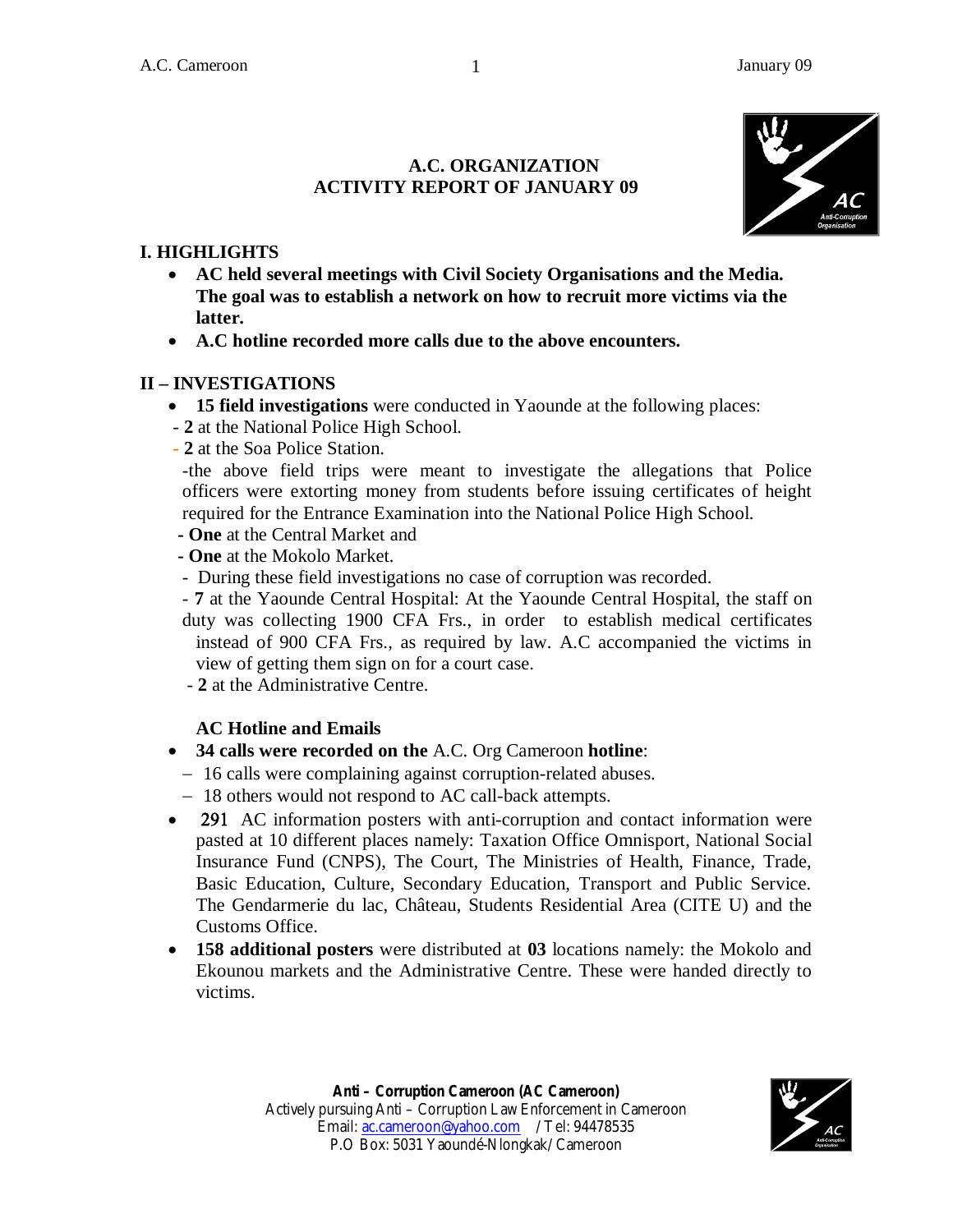- **10** meetings were held between AC and Sky One Radio in view of recruiting more victims of corruption via their popular weekly programme called "Tribunal".
- **21** complaints were studied but there was no case of corruption.

# **III- LEGAL**

- **6** meetings were held between A.C and barristers Keutcha and Njoya, collaborators of Barrister Ngongang who is a bailiff in Yaounde. The encounters were to finalise preparations towards having them *witness* "Constatate" the allegations of corruption at the Yaounde Central Hospital.
- One meeting with a new bailiff.

# **IV- MEDIA**

- **10** meetings were held with Sky One Radio –a private radio station in Yaoundé. The purpose was to establish direct contact with victims via a weekly programme on the latter known as "Tribunal", where victims of social abuses speak live. com
- 21 complaints were examined but no case of corruption was noticed.
- The A.C hotline was publicised over the CRTV Talk Show programme called (Morning Safari). The goal was to make the nation aware of the existence of AC and its Free Legal Assistance to victims of corruption.

## **V- HUMAN RESOURCES**

- The Director of AC recruited a Coordinator for AC.
- The goal was to give AC independent management of human and material resources from LAGA.
- Better planning, coordination of AC Projects and programmes.

# **VI- RELATION WITH INSTITUTIONS**

- Meeting between A.C Director and Dutch Embassy to discuss on strategies of putting A.C back on track, corruption in NGOs, follow up of file on corruption in WWF.
- US Embassy team in charge of projects held meeting with A.C Director to discuss the problem of corruption in NGO projects and ways to remedy Anti- Corruption Organisation.
- Meeting with the US Embassy to discuss issues on the reorganization of A.C and cases of corruption in development projects.
- A.C Director held a meeting with the US Embassy on corruption in Development projects and guidelines to combat corruption in NGOs.
- A.C Founder met with British High Commission to discuss on A.C pilot project and on further support on fighting corruption in development projects.

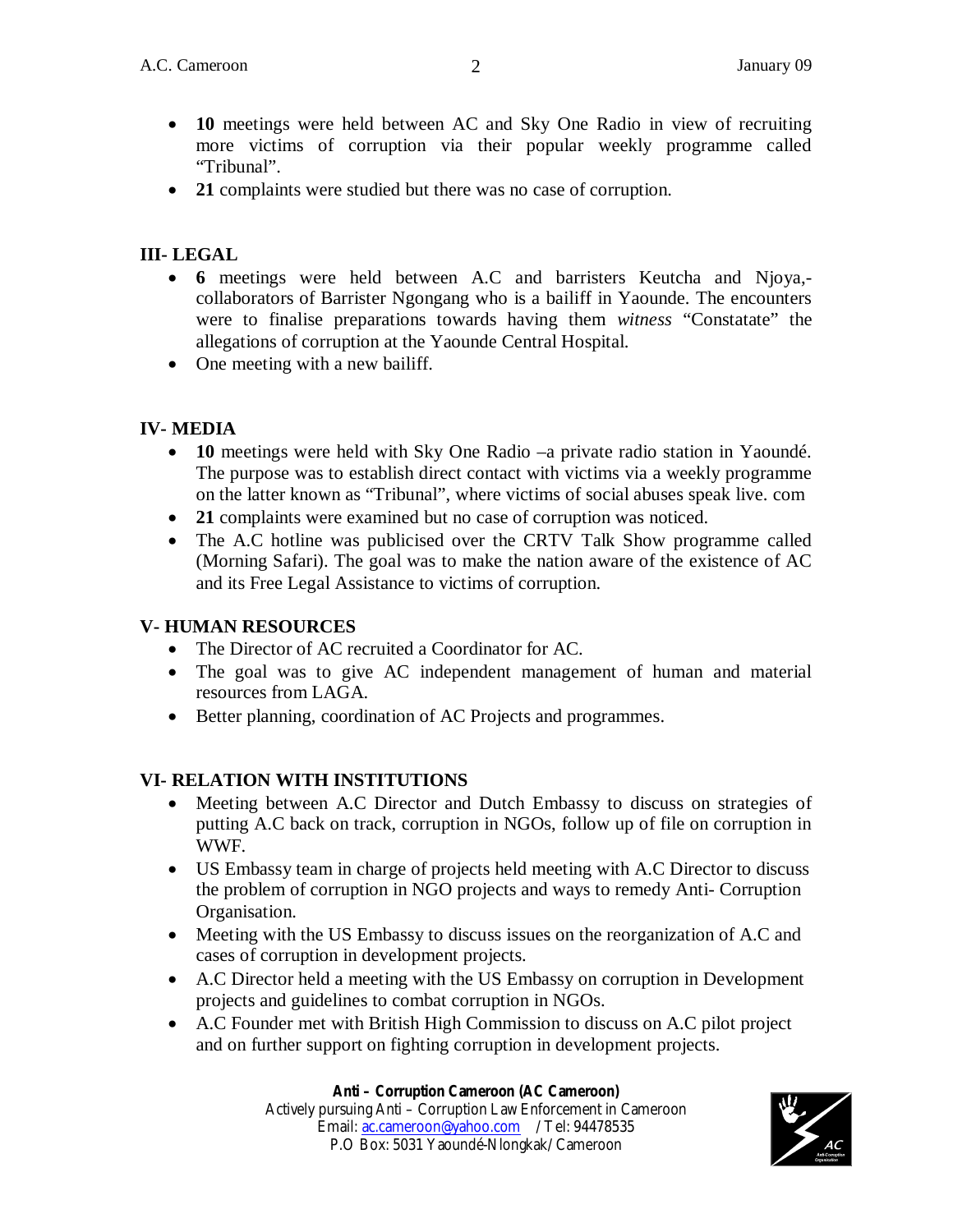- US Embassy and A.C Founder held meeting on corruption and national strategy against corruption in NGO.
- CHOC held meeting with A.C Founder on the issue of corruption in NGOs and national strategy against corruption.

### **VII- RELATION WITH NGOs**

- BDCP-C Executive Secretary and A.C Director held a meeting to discuss issues on corruption in NGO projects, ethics code for new generation NGO willing to break the circle of corruption in development projects.
- Meeting was held between A.C Director and CARPE Focal Point to discuss on strict regulations in fighting corruption in NGO projects.
- A.C Director took part in a meeting alongside WWF auditor and Dutch consultant to discuss corruption in WWF.
- AC Founder held meeting with the lawyer representing a case of international donors reclaiming alleged embezzlement of funds from an NGO.
- Meeting with CED on combating corruption in NGOs.
- A.C had the first meeting with the president of ACDIC concerning alleged corruption in the Ministry of Agriculture and Rural Development (MINADER) on the "Maize Project". AC's objective was to verify the possibility of establishing a court case for the farmers.

#### **VIII- MANAGEMENT**

 Recruitment of a Coordinator with an aim of reinforcing and enhancing the activities of the organization.